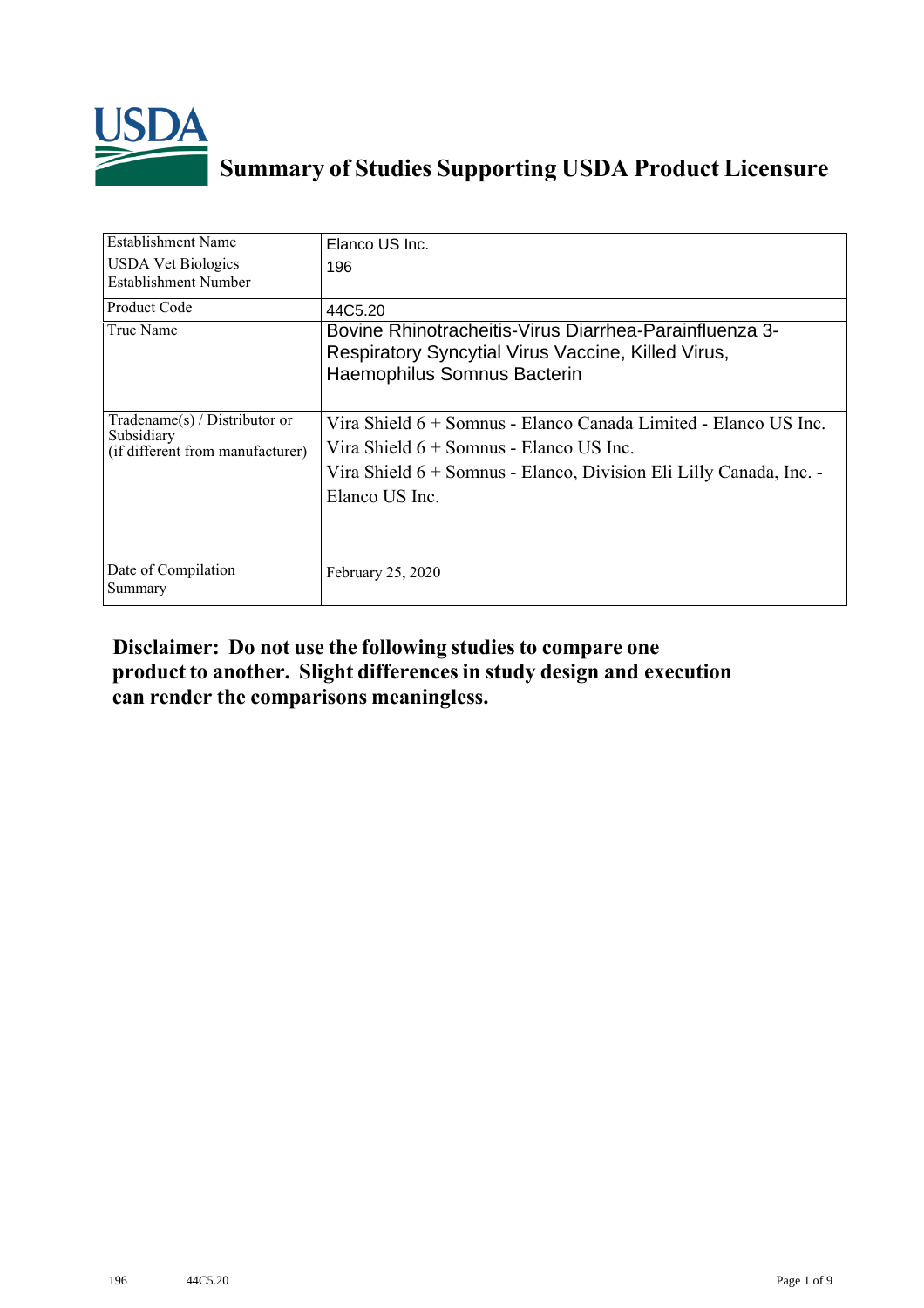| <b>Study Type</b>              | Efficacy                                                                                                                                                                                                                                                                                                                   |
|--------------------------------|----------------------------------------------------------------------------------------------------------------------------------------------------------------------------------------------------------------------------------------------------------------------------------------------------------------------------|
| <b>Pertaining to</b>           | Bovine Virus Diarrhea (BVD)                                                                                                                                                                                                                                                                                                |
| <b>Study Purpose</b>           | To demonstrate effectiveness against Bovine Virus Diarrhea                                                                                                                                                                                                                                                                 |
|                                | Type 1b                                                                                                                                                                                                                                                                                                                    |
| <b>Product Administration</b>  |                                                                                                                                                                                                                                                                                                                            |
| <b>Study Animals</b>           | Bovine                                                                                                                                                                                                                                                                                                                     |
| <b>Challenge Description</b>   | BVD isolate NY-1, BVD1b                                                                                                                                                                                                                                                                                                    |
| <b>Interval observed after</b> |                                                                                                                                                                                                                                                                                                                            |
| challenge                      |                                                                                                                                                                                                                                                                                                                            |
| <b>Results</b>                 | Study data were evaluated by USDA-APHIS prior to product<br>licensure and met regulatory standards for acceptance at the time<br>of submission. No data are published because this study was<br>submitted to USDA-APHIS prior to January 1, 2007, and APHIS<br>only require publication of data submitted after that date. |
| <b>USDA Approval Date</b>      | July 16, 2003                                                                                                                                                                                                                                                                                                              |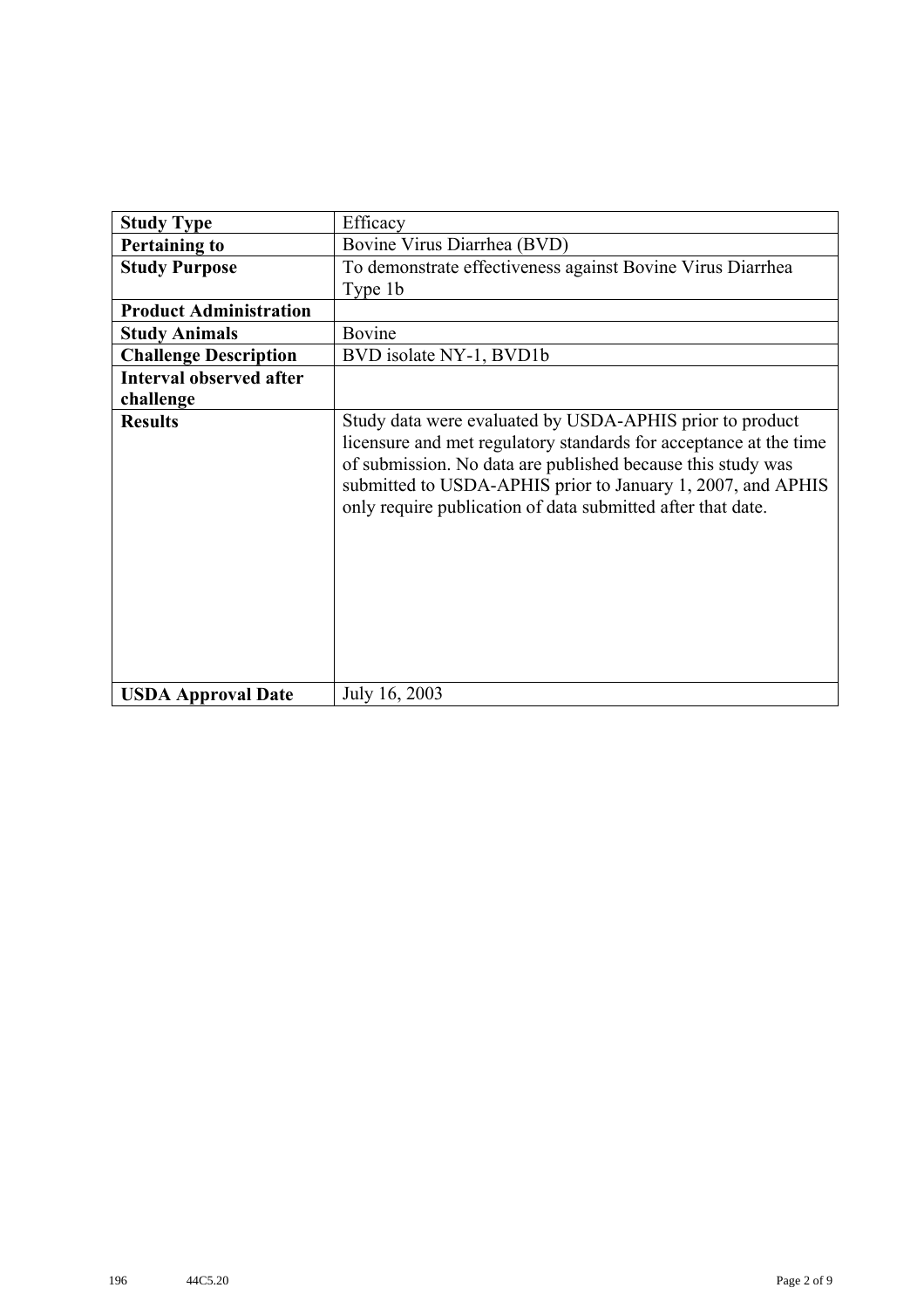| <b>Study Type</b>              | Efficacy                                                                                                                                                                                                                                                                                                                   |
|--------------------------------|----------------------------------------------------------------------------------------------------------------------------------------------------------------------------------------------------------------------------------------------------------------------------------------------------------------------------|
| <b>Pertaining to</b>           | Bovine Virus Diarrhea (BVD)                                                                                                                                                                                                                                                                                                |
| <b>Study Purpose</b>           | To demonstrate effectiveness against Bovine Virus Diarrhea                                                                                                                                                                                                                                                                 |
|                                | Type 2a                                                                                                                                                                                                                                                                                                                    |
| <b>Product Administration</b>  |                                                                                                                                                                                                                                                                                                                            |
| <b>Study Animals</b>           | Bovine                                                                                                                                                                                                                                                                                                                     |
| <b>Challenge Description</b>   | BVD isolate 890, Type BVD2a                                                                                                                                                                                                                                                                                                |
| <b>Interval observed after</b> |                                                                                                                                                                                                                                                                                                                            |
| challenge                      |                                                                                                                                                                                                                                                                                                                            |
| <b>Results</b>                 | Study data were evaluated by USDA-APHIS prior to product<br>licensure and met regulatory standards for acceptance at the time<br>of submission. No data are published because this study was<br>submitted to USDA-APHIS prior to January 1, 2007, and APHIS<br>only require publication of data submitted after that date. |
| <b>USDA Approval Date</b>      | November 3, 1998                                                                                                                                                                                                                                                                                                           |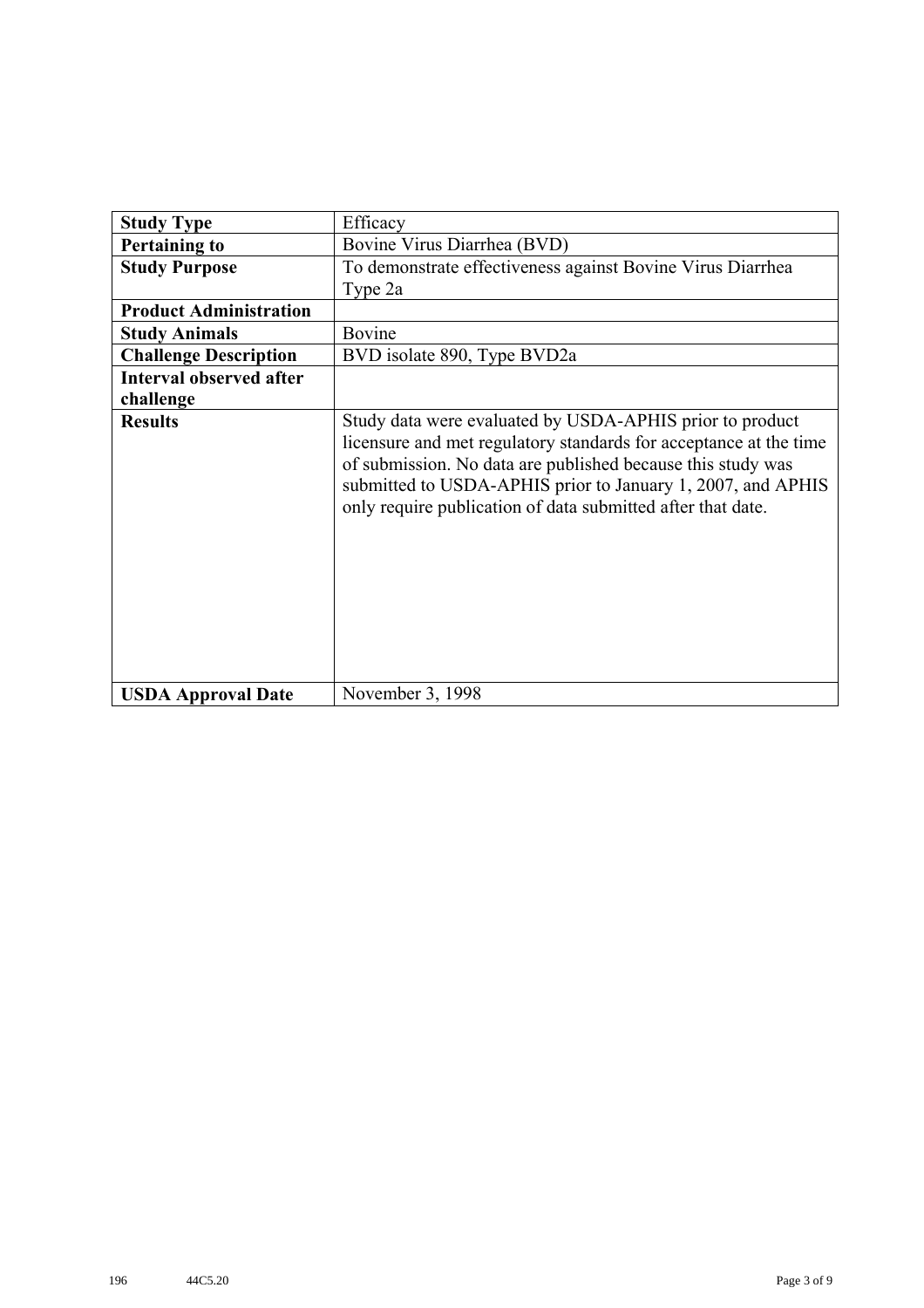| <b>Study Type</b>              | Efficacy                                                                                                                                                                                                                                                                                                                   |
|--------------------------------|----------------------------------------------------------------------------------------------------------------------------------------------------------------------------------------------------------------------------------------------------------------------------------------------------------------------------|
| <b>Pertaining to</b>           | Bovine Virus Diarrhea                                                                                                                                                                                                                                                                                                      |
| <b>Study Purpose</b>           | To demonstrate effectiveness against Bovine Virus Diarrhea                                                                                                                                                                                                                                                                 |
|                                | Type 2 at 11 months post-Vaccination                                                                                                                                                                                                                                                                                       |
| <b>Product Administration</b>  |                                                                                                                                                                                                                                                                                                                            |
| <b>Study Animals</b>           | Bovine                                                                                                                                                                                                                                                                                                                     |
| <b>Challenge Description</b>   | BVD Isolate 890, Type BVD2                                                                                                                                                                                                                                                                                                 |
| <b>Interval observed after</b> |                                                                                                                                                                                                                                                                                                                            |
| challenge                      |                                                                                                                                                                                                                                                                                                                            |
| <b>Results</b>                 | Study data were evaluated by USDA-APHIS prior to product<br>licensure and met regulatory standards for acceptance at the time<br>of submission. No data are published because this study was<br>submitted to USDA-APHIS prior to January 1, 2007, and APHIS<br>only require publication of data submitted after that date. |
| <b>USDA Approval Date</b>      | September 24, 1996                                                                                                                                                                                                                                                                                                         |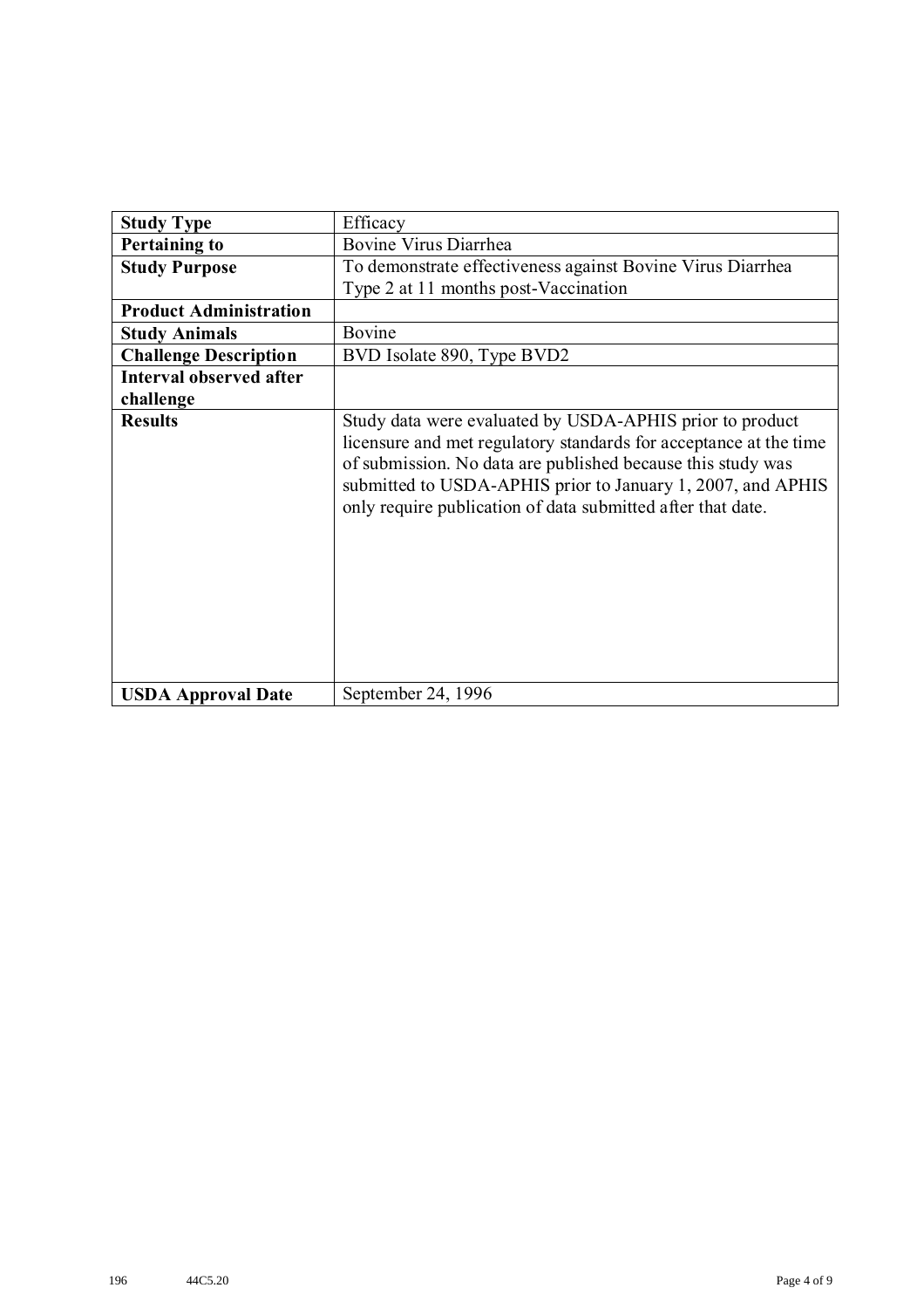| <b>Study Type</b>              | Efficacy                                                                                                                                                                                                                                                                                                                   |
|--------------------------------|----------------------------------------------------------------------------------------------------------------------------------------------------------------------------------------------------------------------------------------------------------------------------------------------------------------------------|
| <b>Pertaining to</b>           | <b>Bovine Rhinotracheitis</b>                                                                                                                                                                                                                                                                                              |
| <b>Study Purpose</b>           | To demonstrate effectiveness against Bovine Rhinotracheitis.                                                                                                                                                                                                                                                               |
| <b>Product Administration</b>  |                                                                                                                                                                                                                                                                                                                            |
| <b>Study Animals</b>           | Bovine                                                                                                                                                                                                                                                                                                                     |
| <b>Challenge Description</b>   |                                                                                                                                                                                                                                                                                                                            |
| <b>Interval observed after</b> |                                                                                                                                                                                                                                                                                                                            |
| challenge                      |                                                                                                                                                                                                                                                                                                                            |
| <b>Results</b>                 | Study data were evaluated by USDA-APHIS prior to product<br>licensure and met regulatory standards for acceptance at the time<br>of submission. No data are published because this study was<br>submitted to USDA-APHIS prior to January 1, 2007, and APHIS<br>only require publication of data submitted after that date. |
| <b>USDA Approval Date</b>      | October 22, 1986                                                                                                                                                                                                                                                                                                           |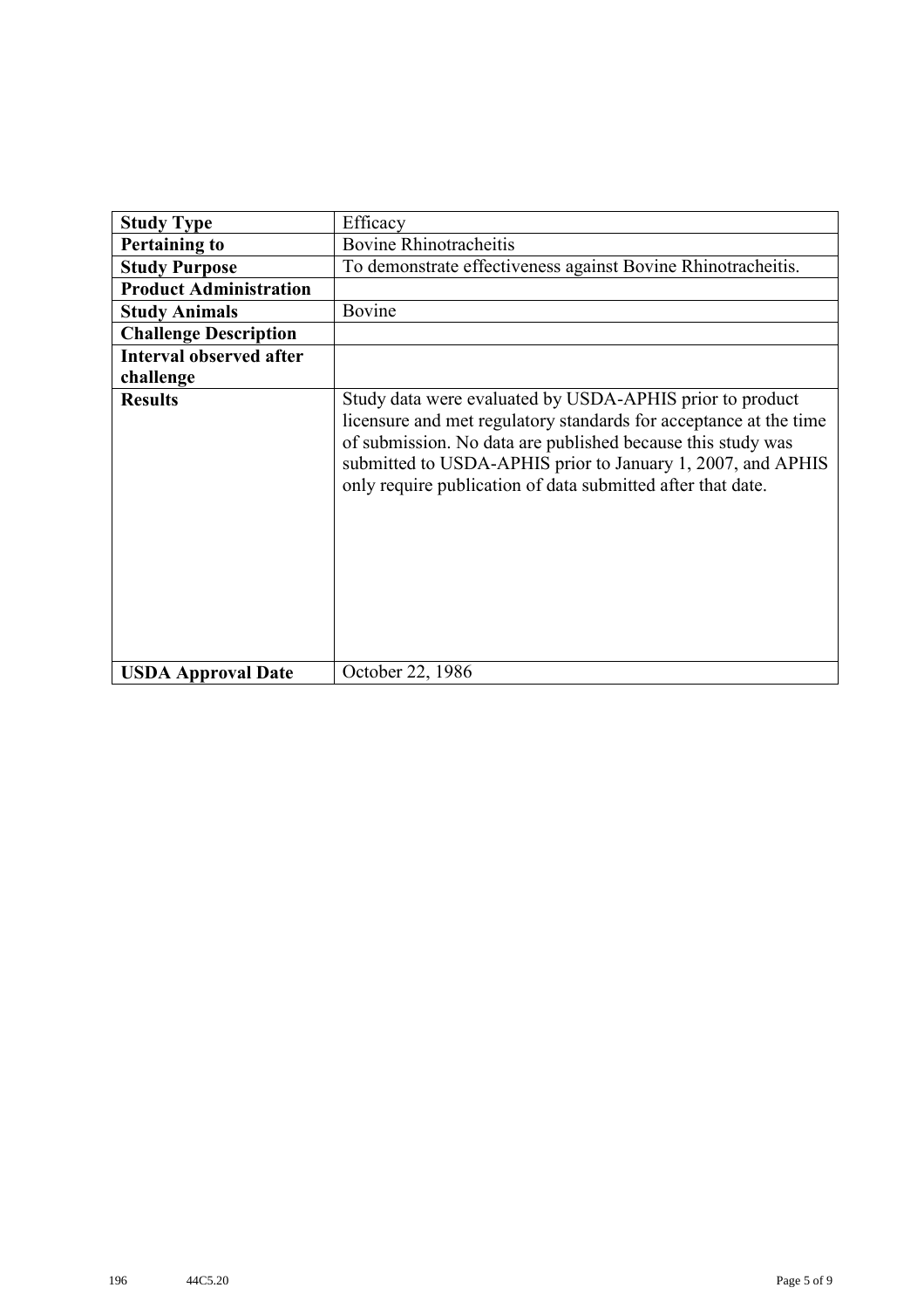|                                | Efficacy                                                                                                                                                                                                                                                                                                                   |
|--------------------------------|----------------------------------------------------------------------------------------------------------------------------------------------------------------------------------------------------------------------------------------------------------------------------------------------------------------------------|
| <b>Study Type</b>              |                                                                                                                                                                                                                                                                                                                            |
| <b>Pertaining to</b>           | Haemophilus somnus                                                                                                                                                                                                                                                                                                         |
| <b>Study Purpose</b>           | To demonstrate effectiveness against Haemophilus somnus                                                                                                                                                                                                                                                                    |
| <b>Product Administration</b>  |                                                                                                                                                                                                                                                                                                                            |
| <b>Study Animals</b>           | Bovine                                                                                                                                                                                                                                                                                                                     |
| <b>Challenge Description</b>   |                                                                                                                                                                                                                                                                                                                            |
| <b>Interval observed after</b> |                                                                                                                                                                                                                                                                                                                            |
| challenge                      |                                                                                                                                                                                                                                                                                                                            |
| <b>Results</b>                 | Study data were evaluated by USDA-APHIS prior to product<br>licensure and met regulatory standards for acceptance at the time<br>of submission. No data are published because this study was<br>submitted to USDA-APHIS prior to January 1, 2007, and APHIS<br>only require publication of data submitted after that date. |
| <b>USDA Approval Date</b>      | <b>August 2, 1988</b>                                                                                                                                                                                                                                                                                                      |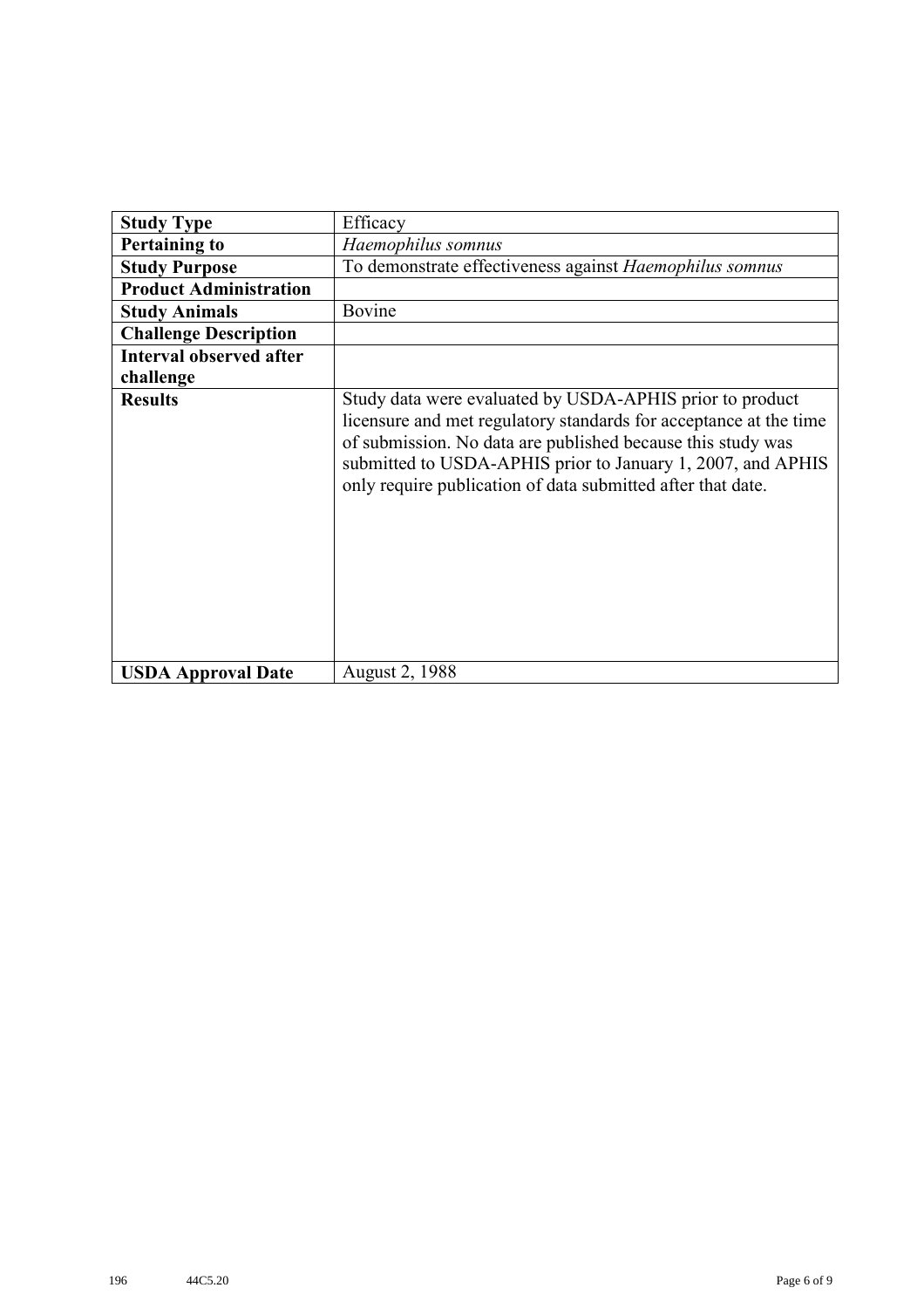| <b>Study Type</b>              | Efficacy                                                                                                                                                                                                                                                                                                                   |
|--------------------------------|----------------------------------------------------------------------------------------------------------------------------------------------------------------------------------------------------------------------------------------------------------------------------------------------------------------------------|
| <b>Pertaining to</b>           | Bovine Parainfluenza Type 3                                                                                                                                                                                                                                                                                                |
| <b>Study Purpose</b>           | To demonstrate effectiveness against Bovine Parainfluenza Type                                                                                                                                                                                                                                                             |
|                                | 3.                                                                                                                                                                                                                                                                                                                         |
| <b>Product Administration</b>  |                                                                                                                                                                                                                                                                                                                            |
| <b>Study Animals</b>           | Bovine                                                                                                                                                                                                                                                                                                                     |
| <b>Challenge Description</b>   |                                                                                                                                                                                                                                                                                                                            |
| <b>Interval observed after</b> |                                                                                                                                                                                                                                                                                                                            |
| challenge                      |                                                                                                                                                                                                                                                                                                                            |
| <b>Results</b>                 | Study data were evaluated by USDA-APHIS prior to product<br>licensure and met regulatory standards for acceptance at the time<br>of submission. No data are published because this study was<br>submitted to USDA-APHIS prior to January 1, 2007, and APHIS<br>only require publication of data submitted after that date. |
| <b>USDA Approval Date</b>      | March 12, 1987 (License Issued)                                                                                                                                                                                                                                                                                            |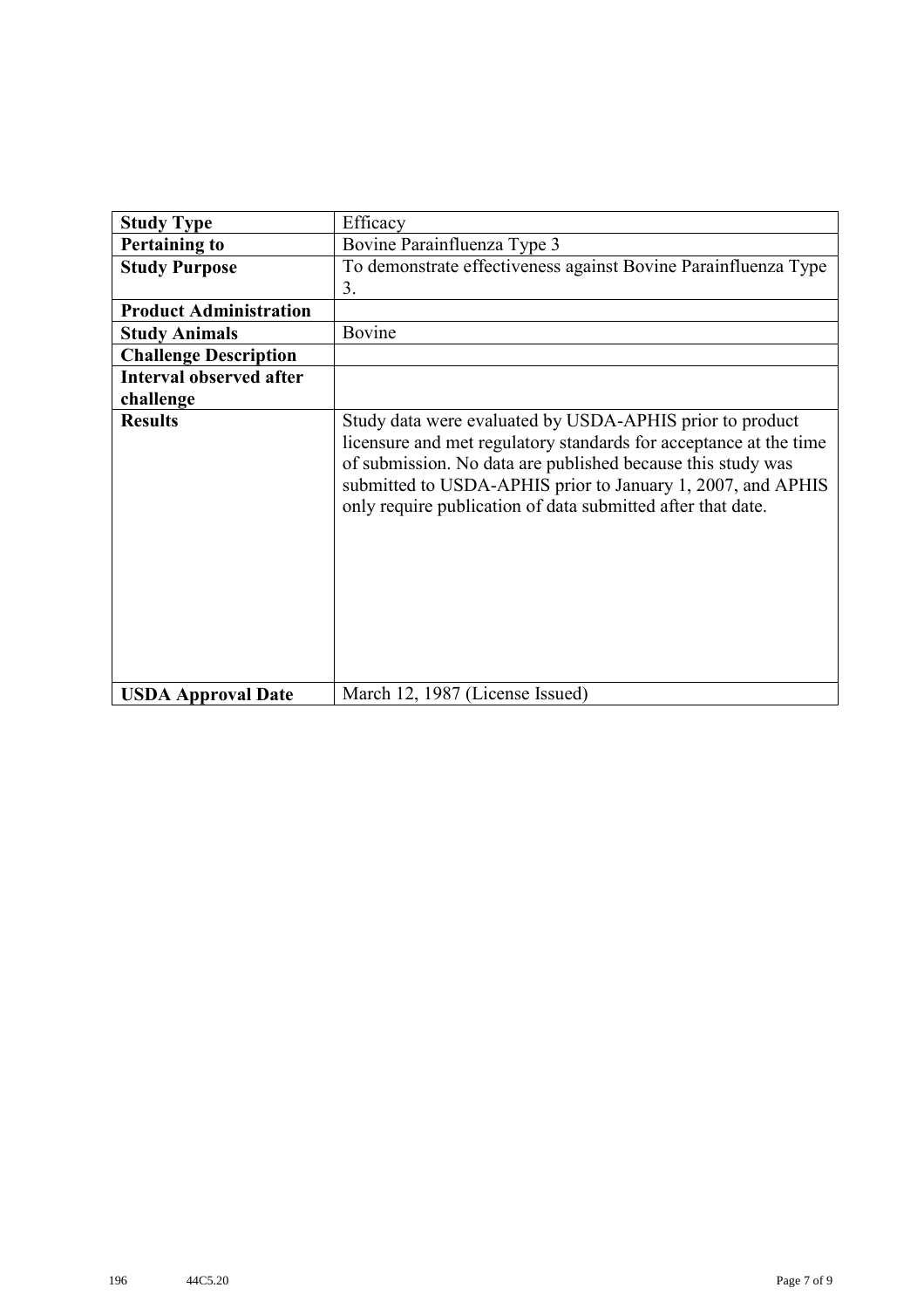| <b>Study Type</b>              | Efficacy                                                                                                                                                                                                                                                                                                                   |
|--------------------------------|----------------------------------------------------------------------------------------------------------------------------------------------------------------------------------------------------------------------------------------------------------------------------------------------------------------------------|
| <b>Pertaining to</b>           | <b>Bovine Respiratory Syncytial Virus</b>                                                                                                                                                                                                                                                                                  |
| <b>Study Purpose</b>           | To demonstrate effectiveness against Bovine Respiratory                                                                                                                                                                                                                                                                    |
|                                | <b>Syncytial Virus</b>                                                                                                                                                                                                                                                                                                     |
| <b>Product Administration</b>  |                                                                                                                                                                                                                                                                                                                            |
| <b>Study Animals</b>           | Bovine                                                                                                                                                                                                                                                                                                                     |
| <b>Challenge Description</b>   |                                                                                                                                                                                                                                                                                                                            |
| <b>Interval observed after</b> |                                                                                                                                                                                                                                                                                                                            |
| challenge                      |                                                                                                                                                                                                                                                                                                                            |
| <b>Results</b>                 | Study data were evaluated by USDA-APHIS prior to product<br>licensure and met regulatory standards for acceptance at the time<br>of submission. No data are published because this study was<br>submitted to USDA-APHIS prior to January 1, 2007, and APHIS<br>only require publication of data submitted after that date. |
| <b>USDA Approval Date</b>      | December 18, 1987                                                                                                                                                                                                                                                                                                          |